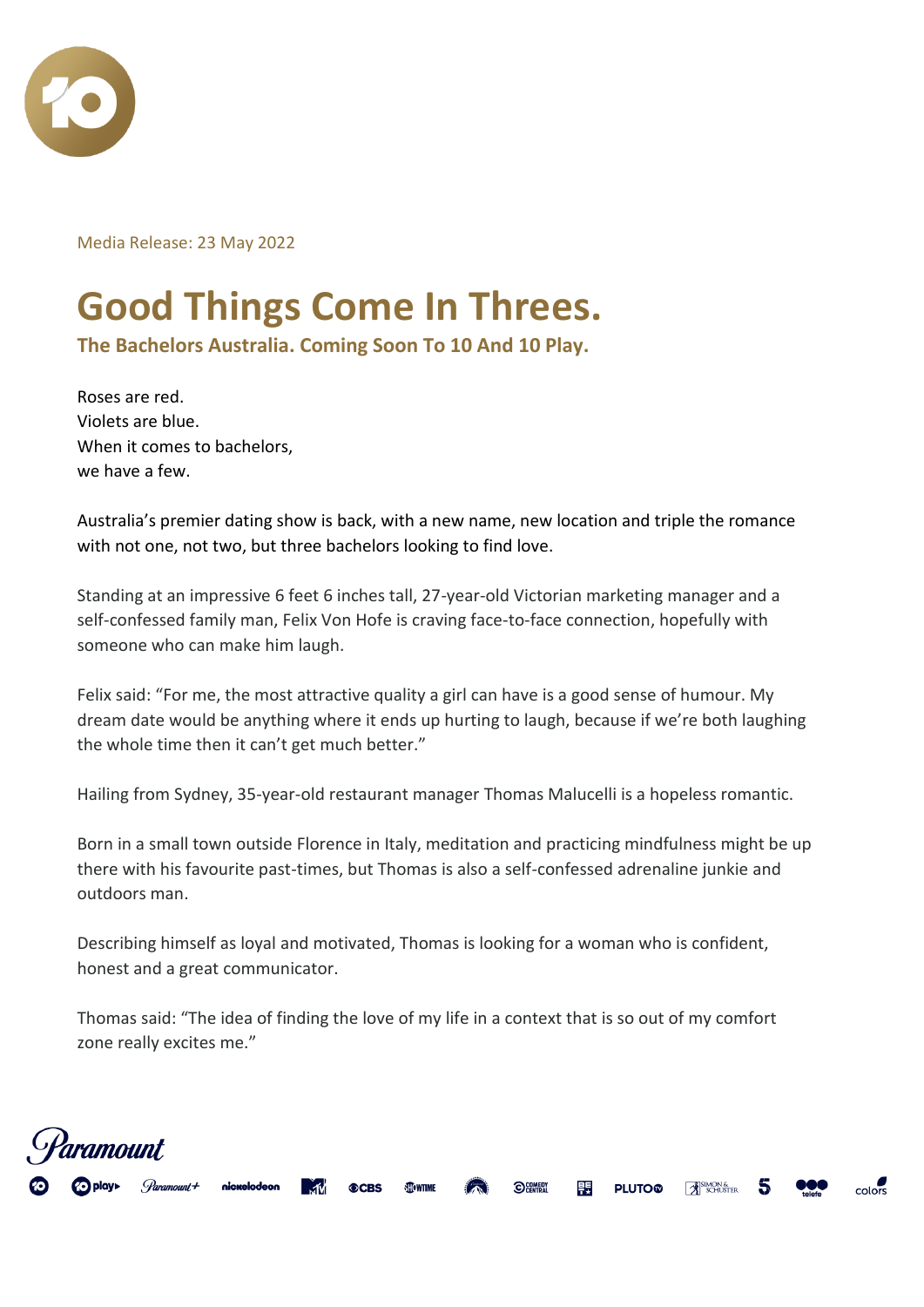

And last but certainly not least, is 25-year-old Mood Monroe lead drummer and songwriter, Jed McIntosh, from Victoria.

This rocker might convey a tough boy persona but underneath his impressive body art, is a sensitive man with a very big heart. Proud to stand out from the crowd, Jed's looking for a woman who is confident, passionate, empathetic, and ready to commit.

Jed said: "A woman willing to find love on a public platform is the confidence I need in a partner."

With triple the suitors, it proved the perfect opportunity to move the bachelor's headquarters to the Sunshine State.

Famed for its long sandy beaches, surfing spots, national parks, rainforest hinterland and picturesque skyline, nothing says Gold Coast glamour quite like the new Bachelor mansion.

The Hollywood-esque style mansion exudes luxury from all angles, complete with a resort-style swimming pool, open fireplace, cinema room and wet bar.

With three very different Bachelors, and more Bachelorettes than ever before, **The Bachelors Australia** will redefine the fairy-tale journey Australian's have come to love.

Hosted by Osher Günsberg, **The Bachelors Australia** is made for Network 10 by Warner Bros. International Television Production.

C COMEDY

驔

**PLUTO®** 

SIMON &

colors

**The Bachelors Australia. Coming Soon. Only On 10 And 10 Play.**

## **Join the conversation:**

[facebook.com/TheBachelorAU](https://www.facebook.com/BacheloretteAU) [twitter.com/TheBachelorAU](mailto:twitter.com/@BacheloretteAU) Instagram.com/TheBachelorAU [Tiktok.com/@Bachelornationau](mailto:Tiktok.com/@Bachelornationau) [10play.com.au/the-bachelor](https://tenplay.com.au/channel-ten/the-bachelor) [10play.com.au/the-reality-bite-cocktails-and-roses](https://10play.com.au/the-reality-bite-cocktails-and-roses)

nickelodeon

ramount.